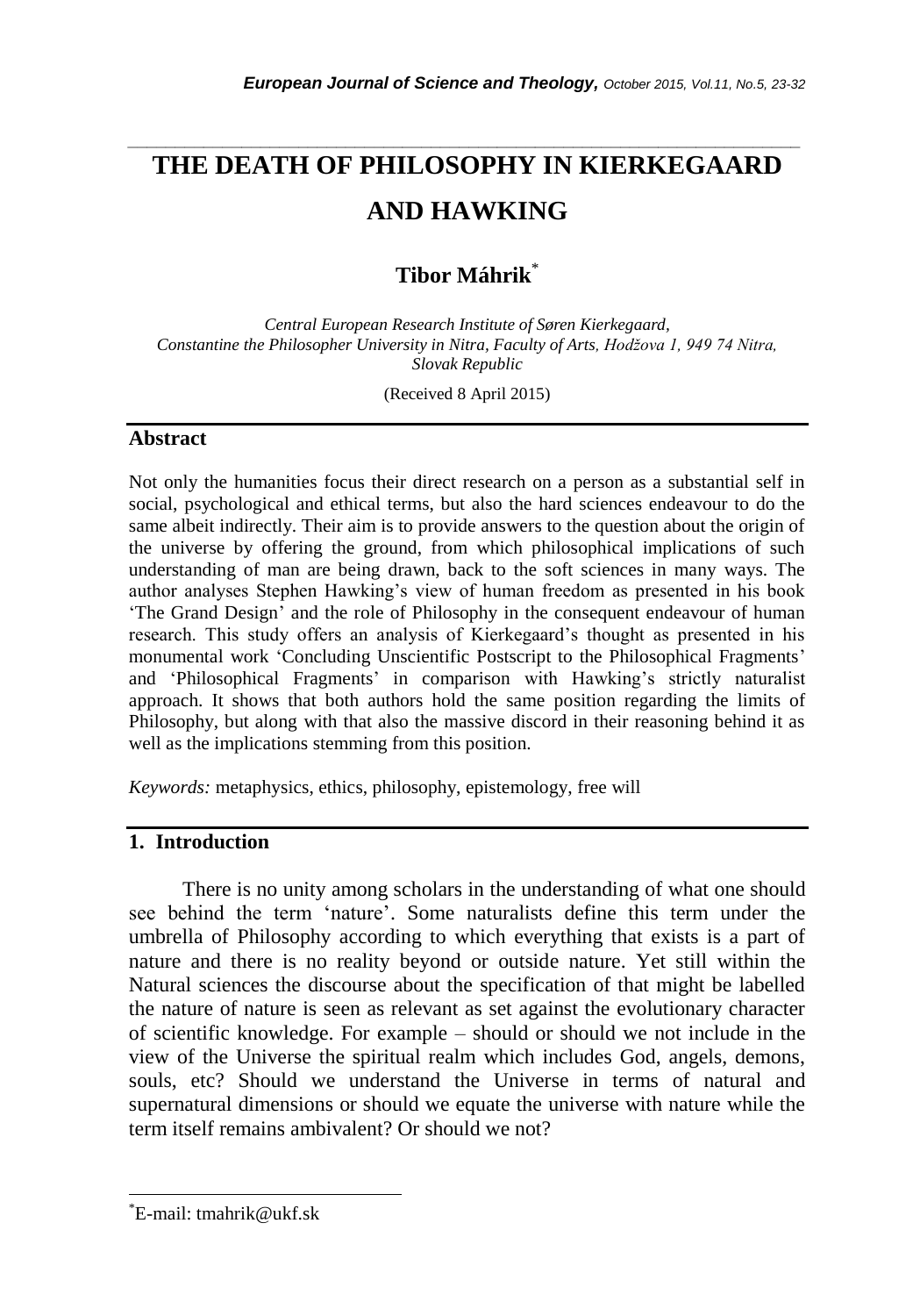For some thinkers in the past the concept of *natura naturans* deals exclusively with the reality of physical matter. According to Spinoza all reality is subject to impersonal laws by which even human beings without exception are strictly determined. For d"Holbach humans are complicated machines and we have to leave behind any concept of human conscience, civilisation, purpose, individual or social consciousness. Hawking is in the same mould in that he anchors his view in his so-called *effective theory*: "Because it is so impractical to use the underlying physical laws to predict human behaviour, we adopt what is called an effective theory. In physics, an effective theory is a framework created to model certain observed phenomena without describing in detail all of the underlying processes… Similarly, we cannot solve the equations governing the behaviour of complex atoms and molecules, but we have developed an effective theory called chemistry that provides an adequate explanation of how atoms and molecules behave in chemical reactions without accounting for every detail of the interactions" [1]. The ambivalence of this effective theory offers enough room for creating the illusive character of human free will arising from a deterministic framework of humanity.

Some other scholars like Aristotle understand the natural world in such a manner, where pointers to purpose and absolute *teleos* play the inevitable role while embracing a value agenda that would otherwise lose the meaning of the existence of the world. Aquinas in his reflection about the nature of nature operates under three modes: nature is fundamentally good, nature could be evil with an inevitable effect on good and the third mode of *divine grace* he understood as the source of perfecting nature. In his *teleos* therefore is the *redemption* of nature as the *consummation* of nature that fundamentally differs from *annihilation* or *violation*. In his metaphysics the latter accommodates freedom of the will and intentionality in Teleology, along with matter in motion, while the former rather points to the fundamental question regarding the goodness of nature with no intrinsic basis for solid answers.

Kierkegaard"s perspective of embracing the truth is essentially different from classical fundamentalists, which corresponds to Descartes' view of truth as knowledge and understanding with a high degree of definiteness, which was his reflection on Montaigne's scepticism. According to Descartes our reason tells us that as well as withholding assent from propositions that are obviously false, we should also withhold it from the ones that are not completely certain and indubitable [2]. Hence for the purpose of rejecting all our opinions – here Descartes corresponds to the view of Popper – at least some reason for doubt needs to be found in each of them. Kierkegaard, however, views humans as ultimate beings, existing in a historical context and as such are not capable of perceiving reality in absolute coordinates, even not to reason in Spinoza"s *sub specie aeterni.* According to Kierkegaard, retaining knowledge with absolute certainty requires knowledge which is absolute, ultimate and final – here he goes tangibly along with Gödel"s theorem questioning the TOE concept – as for Kierkegaard, since a logical system might be given, nevertheless, every system to any extent has to be rejected [3].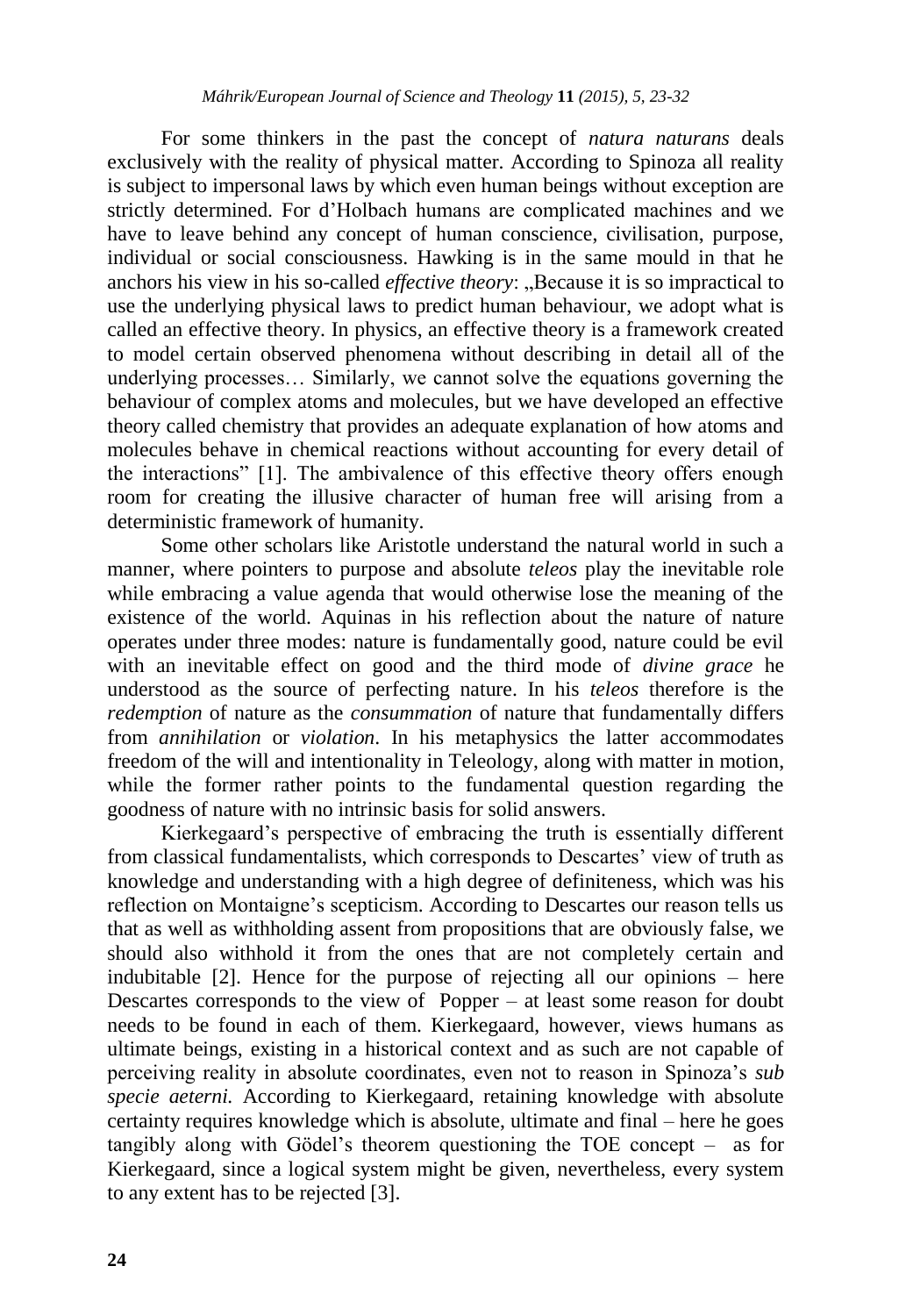#### **2. Climacus' certain uncertainty**

According to Climacus [4] we have to distinguish the nature of "a system" within the totality of being itself. On the one hand through Hegel a system, the absolute system, was brought to completion but without having any ethical content, and this is the core problem. According to Climacus the truth (in a philosophical sense) is related to the process of deciding, as only in subjectivity is there decision and commitment, so wanting to be objective means to be false. On the other hand the system of existence (Tilvœrelsen"s System) cannot be given too. Is there, then, not such a system? That is not at all case. Neither is this implied in what has been said since existence itself is a system – for God. But it cannot be a system for any existing (*existierende*) spirit. It could be said that while system and conclusivity are in mutual correspondence, it is exactly the opposite for existence – a person cannot perceive the reality of being from absolute perspective that of God, only from human (limited) perspective. No logical system henceforth can relate to understanding the concept of eternal life and death and thus to the ultimate parameters of cosmic Teleology.

Climacus" epistemology on truth agenda thus oscillates between the two poles of subjectivity and objectivity. An objective uncertainty held fast in an appropriation process of the most passionate inwardness is the truth, the highest truth attainable for an existing individual. Thus truth, "should rather be understood as an objective uncertainty appropriated passionately by the inward reflective experience of love and faith of the self" [5]. Such an objective uncertainty is not merely a borderline, that no human as a self-defining being is allowed to cross, but also creates a foundation for a principal possibility of choice within an ethical realm. Since "objectively the emphasis is on what is said; subjectively the emphasis is on *how* it is said" [4, p. 202], Climacus links his epistemology to human existence of 'how do I live', 'who I am' (ethical dimension) rather than "what do I think" (intellectual dimension). The conflict between *absolute* and *actual* is not for Climacus the reason for scepticism, but proves to be an argument indicating a certain infirmity of fundamental epistemology.

Unlike fundamentalism, the emotions are not seen as an inconvenient filter in viewing an objective truth. They are perceived as a space, where the essence of human acknowledgement is being actualized, the knowledge which every human needs to retain to become truly human in the whole spectrum of his existence. According to Climacus there is no "neutral position" for objectivity, from where the truth might be embraced by the means of logical reasoning. Just the opposite, an individual who situates the starting point for retaining knowledge in a "view from nowhere", will not be capable of understanding the existence of human beings, since objective knowledge presumes a certain distance, even estrangement of subject from object of study.

We could analyze the epistemological paradox of truth in relation to Kierkegaard"s understanding of existence and explain a phenomenon of estrangement, resulting from his view. Let us assume an understanding that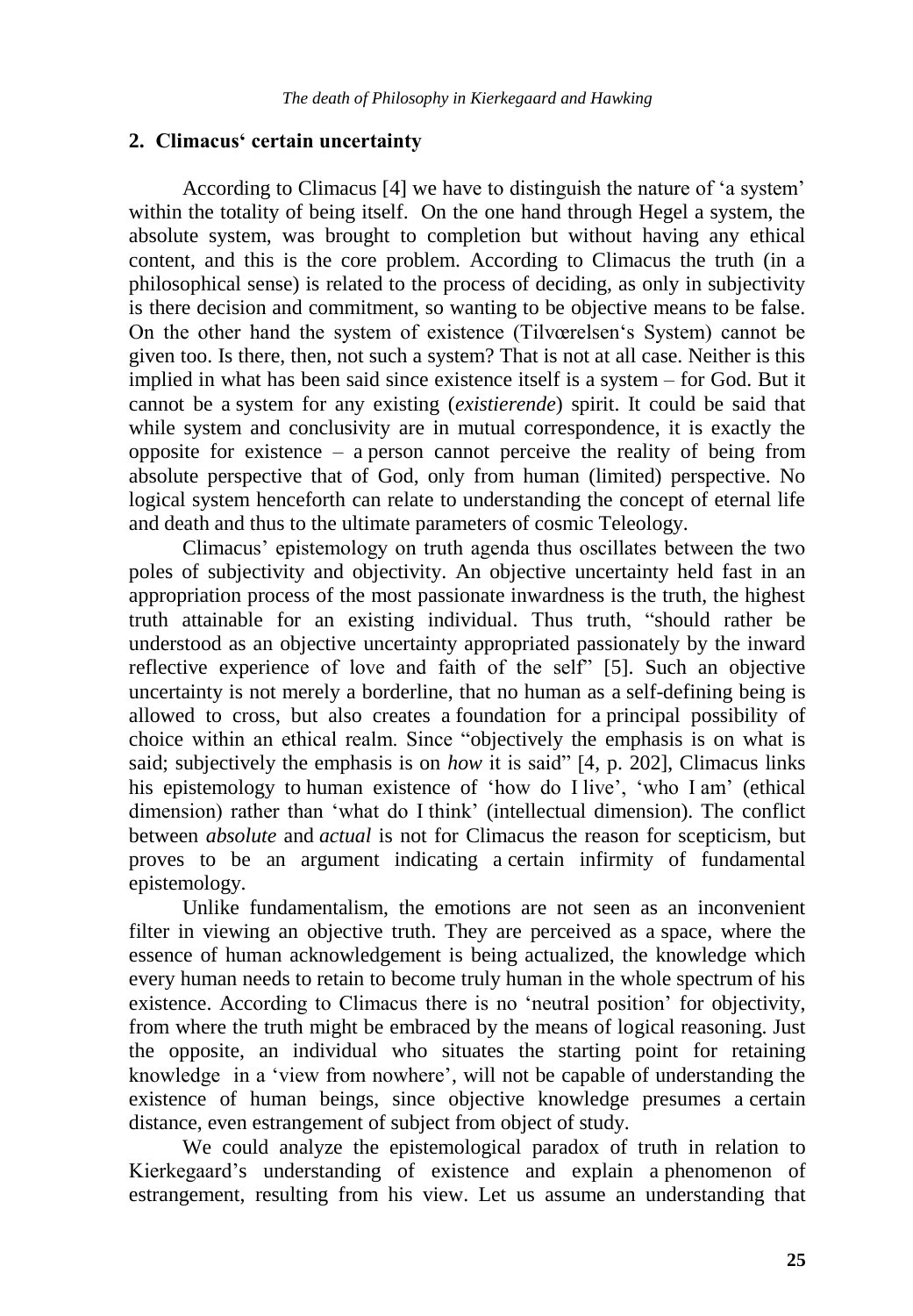a human being has an individual existence, while existence is a process of becoming. Then truth, defined as unity of being and thinking, never can be complete neither can it be achieved by any human being. Implicitly the act of existence itself (as such) is the foundation separating thinking from being [6]. We have to notice here, that in Kierkegaard"s interpretation *reality* is a present state of things and events while *actuality* is a result of the process of actualization (realization). Epistemology is therefore a grappling with present reality and a continuous openness to actuality in terms of future happening, however, by no means in deterministic sense [7].

For Climacus thoughts represent reality and created beings are reality too, yet unlike thoughts they are also actuality. The difference between reality and actuality is clearly presented by Climacus in *Philosophical fragments* – a reflection on possibility, necessity, formation and becoming. The epistemological limits are set forth by Climacus view, that all essential knowledge relates to existence, or only such knowledge that has an essential relationship to existence is essential knowledge. His epistemology conveys the paradoxical character of being itself, as , the paradoxical passion of reason thus comes repeatedly into collision with this Unknown, which does indeed exist, but is unknown, and to that extent does not exist. Reason cannot advance beyond this point, and yet it cannot refrain in its paradoxality from arriving at this limit and occupying itself with it." [8] Kierkegaard´s *three stages of life* then do not retain a character of Gnostic sequence, but three equal mutually related and yet independent entities reflecting an *existential system* of every individual being. The epistemological problem whether 'the truth can be learned' is viewed by Climacus as a movement from Socratic philosophical approach (a man possesses the truth) to the Christian approach (man has lost the truth, so then he does not possess it) where a more significant role than 'retain the truth' is the necessity of "living the truth". What Kierkegaard feared in all of this was "that Christendom … had falsely given the impression that one can have genuine faith simply by adhering to the norms of the allegedly Christian society, without undergoing *a true transformation*..." [9].

## **3. Hawking's uncertain certainty**

Stephen Hawking, an outstanding thinker and the most prominent current scientist has revitalized naturalism when posing his own answer to the question about the origin of the Universe. The key concept he elaborates upon is an *effective theory* out of which important consequences ought to be considered. He is aware of the fact that we cannot solve the equation governing the behaviour of complex atoms and molecules, or solve the equations that determine our behaviour and therefore we use in the case of man the effective theory that people have free will. Since for Hawking "it is hard to imagine how free will can operate if our behaviour is determined by physical law, so it seems that we are no more than biological machines and free will is just an illusion" [1]. The free will of human beings is no fundamental feature of humanity anymore.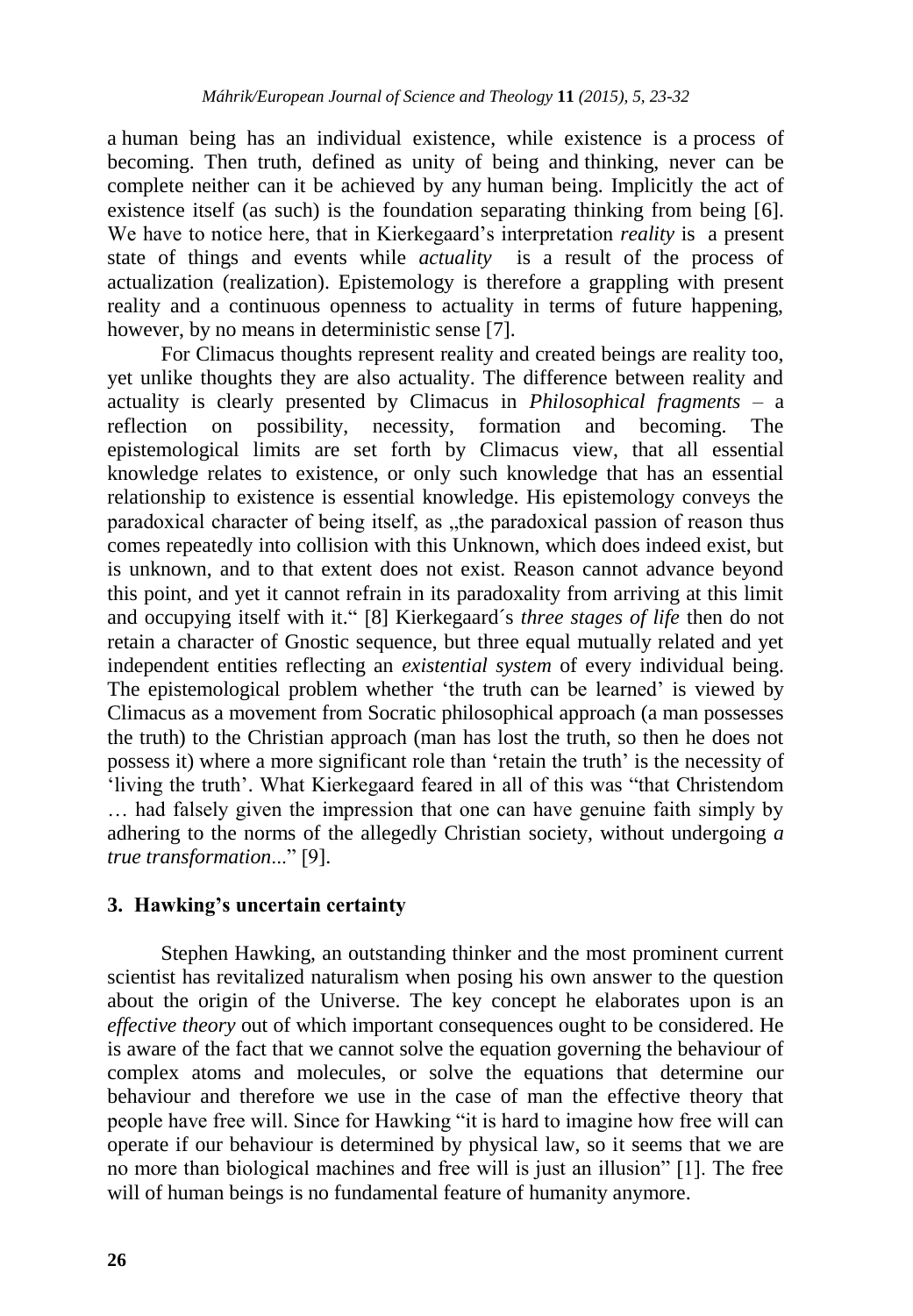One could wonder on what grounds, then, an ethical dimension can be applied to the individual or life of any social entity could be reasoned, developed and anchored in terms of love, justice, responsibility and solidarity. Hawking presents "the fact that we human beings – who are ourselves mere collections of fundamental particles of nature" and yet are able to understand the laws governing the Universe via an "abstract consideration of logic" [1, p. 145]. This sounds like an example of circular reasoning. The problem, however, remains in terms of logic itself – if one states that free will is an illusion, how can it be concluded that any result of human reasoning is reliable and thus without risk of also being an illusion? If the whole of reasoning is based upon the illusive character of human free will, what validity then lies behind each human statement, reasoning, conclusions and even "abstract consideration of logic"?

Hawking pursues the challenge to understand the Universe at the deepest level in his book. He therefore underlines the importance "to know not only how the universe behaves, but why. Why is there something rather than nothing? Why do we exist? Why this particular set of laws and not some other? This is the Ultimate Question of Life, the Universe, and Everything." [1, p. 14]. Here we see not only the technical aspect (how?) of the functioning of the Universe, but also the teleological one (why?) and the triad is closed with the anthropic principle agenda (design?). In fact Hawking rejects the Intelligent Design concept which is based on the belief that "the multiverse concept can explain the fine-tuning of physical law without the need for a benevolent creator who made the Universe for our benefit" [1, p. 133]. To answer these questions one must be aware that we face the metaphysical area of our epistemology that goes far beyond the mandate offered by the Natural sciences. Yet we can hypothetically solve this abstract study case in two possible ways. Either the ultimate cause behind the great singularity (Big Bang theory) is being of a personal character (Creator) or impersonal one (force, energy, principle). For Hawking the ultimate explanation of the entire Universe lies in gravity: "Because there is a law like gravity, the Universe can and will create itself from nothing… Spontaneous creation is the reason there is something rather than nothing, why the universe exists, and why we exist. It is not necessary to invoke God to light the blue touch paper and set the Universe going." [1, p. 144] What is the final cause behind the gravity reminds unanswerable.

Hawking thus puts the list of fundamental philosophical questions to be answered within the naturalist framework, where the natural world is complete in itself and where it is self-sufficient and self-contained. Hawking presumes that the M-theory as the unified theory of Universe can be formulated and hence the Theory of everything (TEO) is attainable; it is just a matter of time when we will discover its course. We have to point out here that by such reasoning not only has the law of gravity been shifted from the scientific field into the metaphysical category of eternal principles with no support from any rigorous experiment or academic research. The problem is this: any scientific law contains some descriptive and prescriptive essence, but it does not contain creative power. Scientific law can described as functioning reality in the present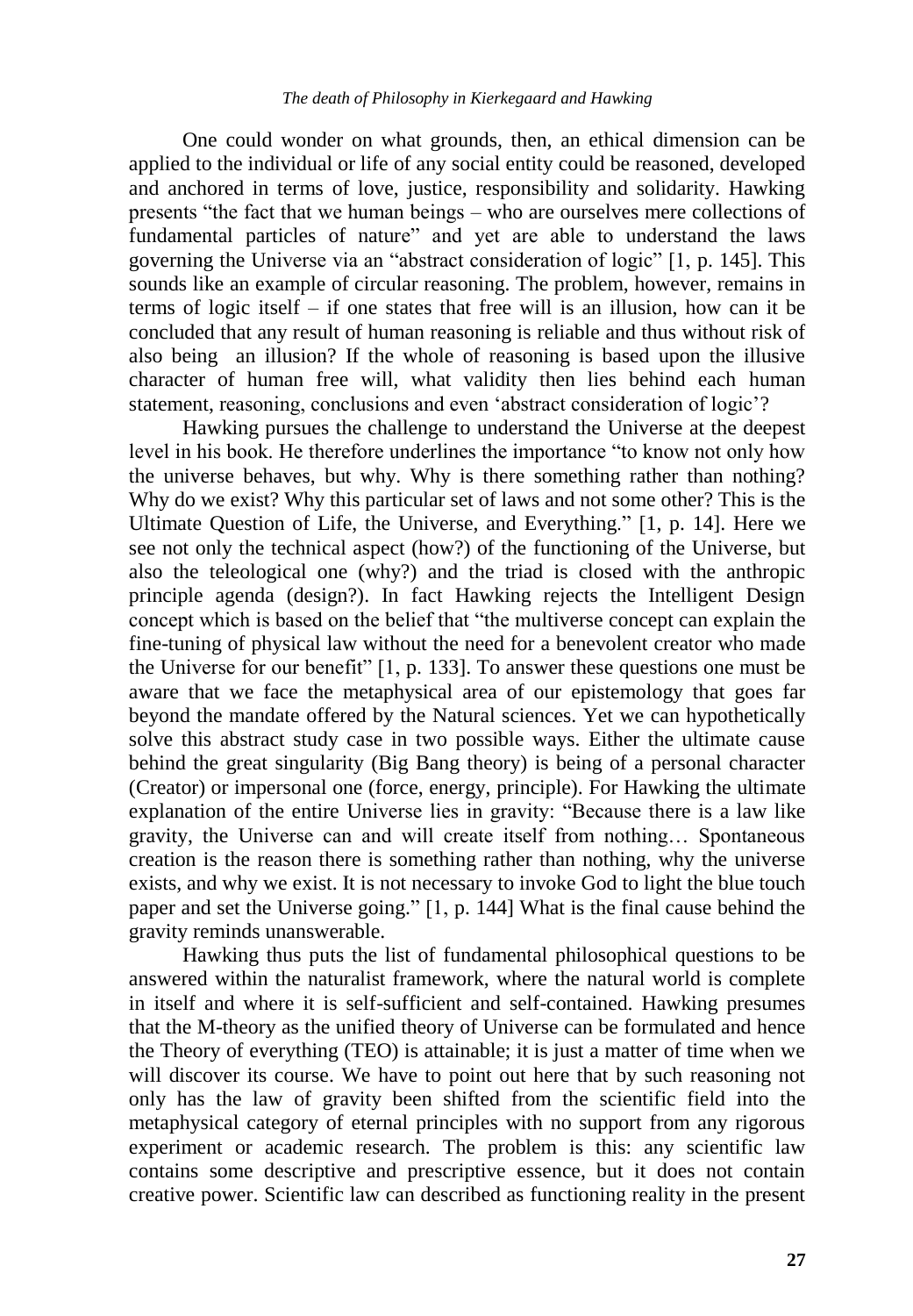and can with some extension of probability prescribe how it will behave under certain conditions. But no scientific law on principle can change the course of nature, since they are just our logic and abstract formula of the object we research.

The most serious flaw in Hawking's new picture of the Universe and our place in it arises from his statement about the death of Philosophy: "Philosophy has not kept up with modern developments in Science, particularly Physics. Scientists have become the bearers of the torch of discovery in our quest for knowledge." [1, p. 10] When closer consideration is taken about his way of reasoning, one cannot overlook the circular reasoning in it. To say "Philosophy is dead" is a metaphysical statement itself and we have to be aware of the principal differences between Science and Philosophy in terms of their subjects. Physics cannot answer questions that belong to philosophical realms, no more than Science itself can fight its own battle with Hume"s problem of induction, according to which Science cannot be proven inductively by empirical evidence. To put it in another way – Science cannot be proven scientifically. This coheres with Gödel's theorems of incompleteness, according to which no system can demonstrate and prove its own consistency.

## **4. A metaphysical search**

In a wider context Metaphysics can be understood as a science (Aristotelian approach) "beyond physical" dealing with the world further off the experience, the transcendental world. It is also understood as an effort to embrace the world of the supernatural, God, angels, demons. Metaphysics can also be seen as an effort to embrace the whole complex understanding of reality. In this case the metaphyicist is not obliged to focus exclusively on the specific aspect of reality, but he can detect a *metastory*, where besides Science also Ethics, art and religion are involved [10]. Another cathegorization is concentrated more on assumed epistemological status than on the object of study. This is why Kant preferred the synthesis of truth *a priori*, Spinoza the strict method of rational evidence and Hegel the method of the Dialectic. In the strict sense Metaphysics applies to a specific study of reality, with no concern for absolute knowledge, but applying a holistic approach with a commitment to responsibility from man, which is close to Kierkegaard"s view on truth. It is more an understanding of life in its complexity and with man being part of the complex [11].

Kierkegaard rejects those philosophical concepts, which were strongly influenced by Hume´s scepticism, claiming that not only reasoning, but also empirical observation are insufficient to establish a basis for a solid world view. The problem of the limitations found in epistemology and the paradoxical progress of scientific knowledge inspired not just French and Scottish philosophers but particularly the ideas of Kant and later of Hegel. Climacus controverts Kant with his Metaphysics and rejects speculative *methods* of metaphysical philosophers with their logical processes. He tends to direct the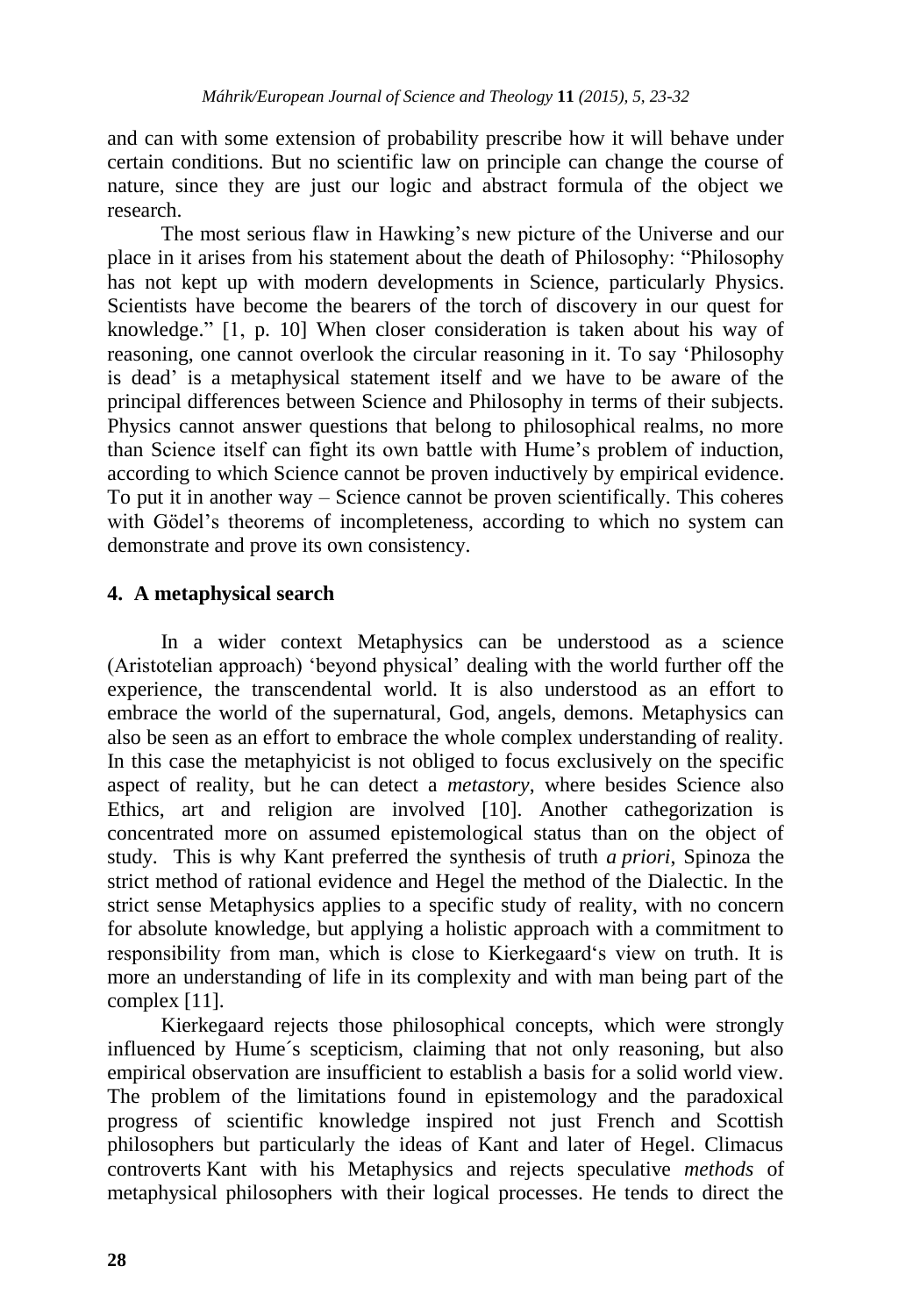rational capacity of the human spirit to the existential dimension of truth, to questioning the issues which cannot be answered formally. In a similar manner he criticizes Plato and Hegel with their system, presented as a final and complete knowledge of reality, since *system and finality* are pretty much one and the same, so much so that if the system is not finished, there is no system [4, p. 107].

Kierkegaard similarity to Kant, makes a distinction between reason and faith, which he does not understand as two different forms of knowledge. Faith belongs to the category of experience and is related to a decision of man in his heart. Faith stands above all other forms of knowledge. Subjectivity, then, is not the opposite pole of objectivity, rather it is a certain mode of every individual"s existence. Kierkegaard agrees with Kant in his critique of metaphysical aspirations of pure reason logic, although he disagrees in his epistemology, ethics and also metaphysics established on practical reason. Nevertheless, they both develop metaphysics by trying to capture a deep faith in what is real, the view of the world that not only comes from actual decisions of man but also helps to form them.

Climacus, as well as Kant, sees morality as an universal imperative, yet for him the motivation for human action is much more important than the Kantian consequences of actions. God is not just a result of a projection of thought (the categorical imperative), but the reason for the *leap of faith*, which carries a man beyond the universal reality. Explaining the ethical context Climacus opens the idea of *theological suspension of the ethical*, presenting God as the final purpose of every man"s own existence [12]. While Kant"s metaphysics reduces religion (man"s faith) to a matter of ethics in the horizontal level of human relationships, Climacus transforms religion into the category of univeralities and sees ethics as a vertical relationship between the individual and God.

Hawking rejects any metaphysical realities and philosophy itself, since Physics will bring the final answers to any kind of questions including existential ones. His view of man as a quantum machine and the effective theory that dismiss the libertarian concept of free will makes Hawking the philosopher that echoes Ch. Wolff and G.E. Lessing with their mechanistic view of the world that under the rationalistic concept referred to Descartes, Lock and Leibniz, where the truth of reason and the truth of science could be acknowledged *a priori* without a reference to an empirical observation of reality. In those cases it is obvious that religion as a revealed truth is being rejected and the preferential perception of humanity in its evolutionary historical process progressing somehow to a personal and spiritual perfection and complex integrity is being presented instead.

The main problem according to Ratzsch is the limitation of Science that is its , inability to provide proof of its results "[13]. Although scientific theories are never absolutely certain, that limitation is not a limitation on the scope of Science. The problem lies in the object  $-$  if any part of reality lies outside the boundaries imposed on Science by its methods, that portion of reality will be definitely beyond the competence of Science. If such epistemology is thence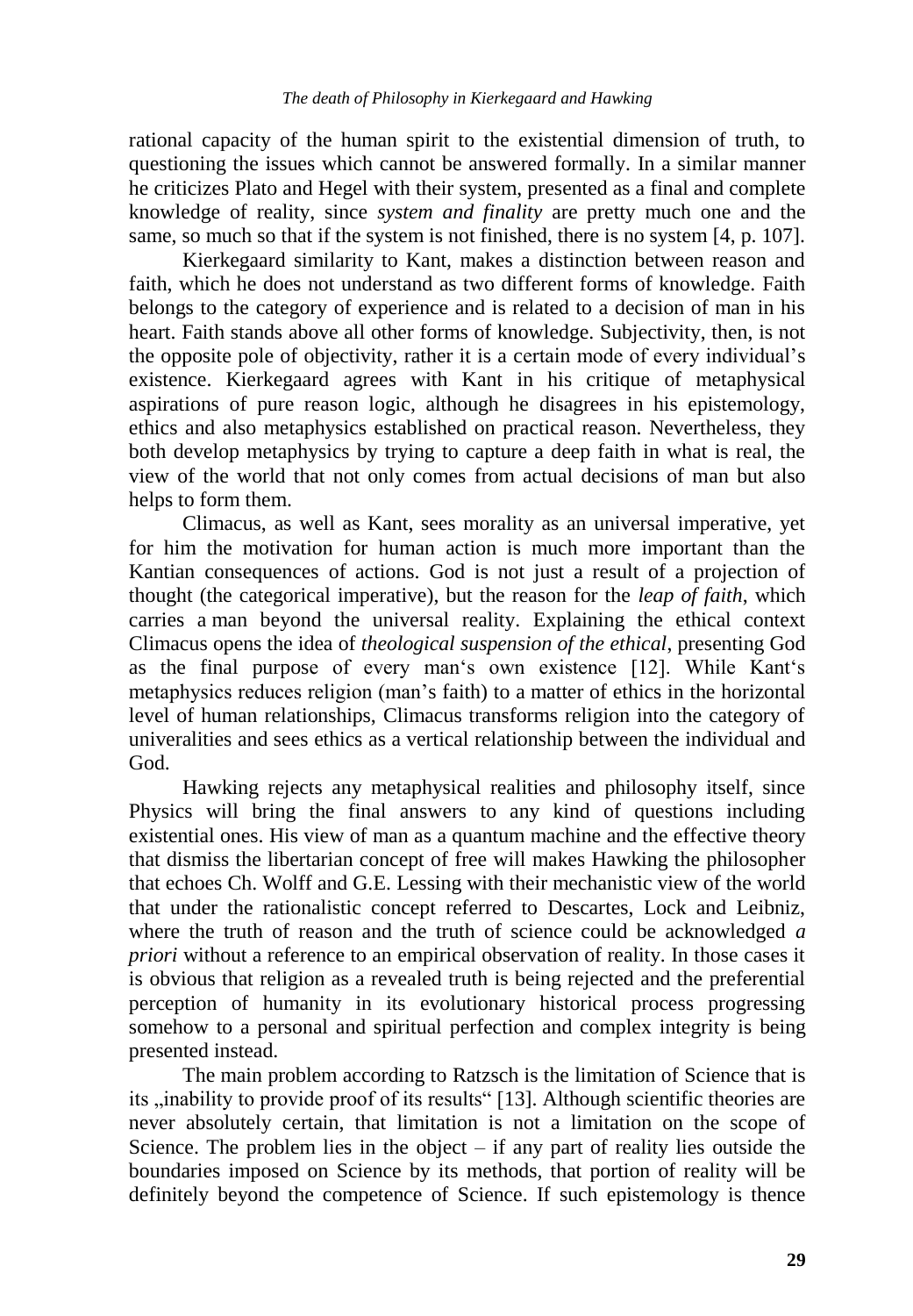artificially restricted to scientific knowledge, we will thus be sheltering ourselves and our beliefs from the consequent part of reality. Such strict naturalism is being linked with epistemological reductionism that does not fit to answer current questions challenged by recent neuroscience and the humanities. Any method of research which is deliberately reduced to the naturalistic cannot be competent to deal with most of the fundamental questions of Morality, Axiology, Psychology, Theology and some other areas as well. Currently there is an increasing call for the revitalisation of metaphysical inquiry.

## **5. Conclusions**

There is an ongoing debate among a wide rank of scholars operating within a variety of Natural sciences and Humanities about the fundamental aspect of human morality and the future of civilisation that would sufficiently engage with current challenges that have arisen out of society. The prerequisite is obvious – any relevant system of ethics must be rooted in true philosophical framework, which will show a solid competence in dealing with those challenges regardless of their cultural and political context. Kierkegaard and Hawking have surprisingly come to the same conclusion – Philosophy is dead – but from different perspectives and with different implications for ethics and life in general.

Kierkegaard directs his epistemology towards human existence to "how do I live", "who I am" (ethical dimension) rather than "what do I think" (intellectual dimension). His *leap of faith* is therefore the theological application of Socratic thought. Unlike Hegel, who claimed that knowledge is a continuous process, Climacus talks about a discontinuity, a huge gap, which has to be overcome by a leap. The concept of leap oscillates between the epistemological level (process of learning the unknown) and the metaphysical level (proving the improvable), and it becomes a paradox which Climacus uses in his critique of speculative philosophy. No philosophy can take a single individual across the epistemological gap. In that sense every philosophy is dead. Hawking on the other hand resonates with Hegelian dialectic that brings humankind through a continuous process into completeness (TOE) and unity with universals on the top of the evolutionary ladder (human integrity).

While for Hawking philosophy is dead by the very character of the Universe, where man is just a quantum machine with no free will living in a world where there is no room for metaphysical reality, for Kierkegaard philosophy is also dead, but because of human aspirations and the existential aim exceeds the realm offered by Philosophy. It is precisely the opposite character of the Universe that leads Kierkegaard to deal with the metaphysical realm in an existential sense. Thus for Hawking ethical categories are just an illusion and any human effort in a moral sense is futile. This reminds us of the Hegelian system, where man is the observer who contemplates the empirical reality according to the rules of absolute reason. Intellectual thinking oscillates between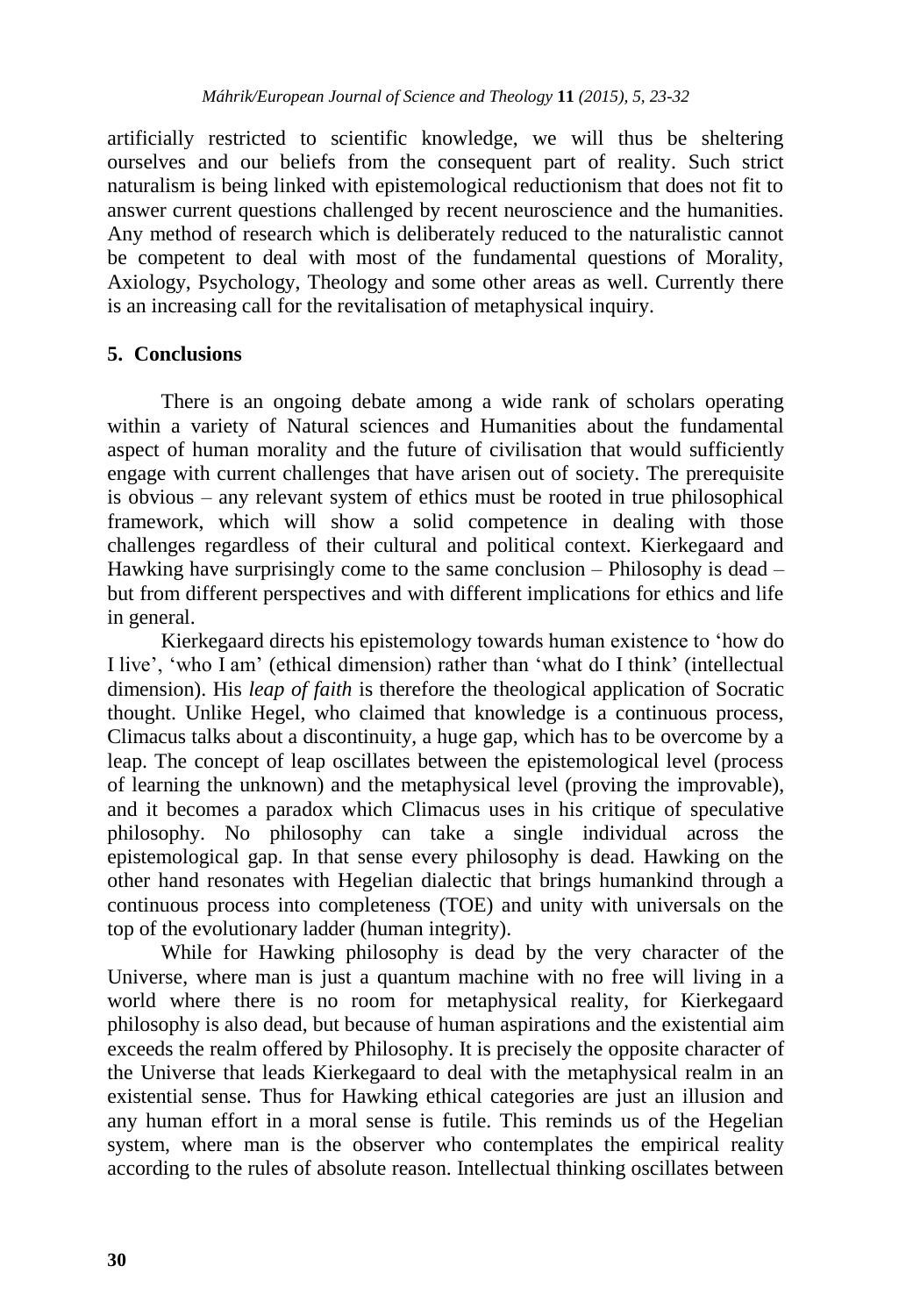finality and incompleteness with no relation to either transcendental reality or eternity.

Therefore this philosophical system, according to Kierkegaard, has no ethic. To understand *ethical* then means to understand the *paradox of faith*. Kierkegaard deals with the question of the relation between the truth and an existing individual who is the synthesis of the eternal and the finite. Human existence carries in itself a *double movement*: from "actual" to "possible" (an intellectual self-reflection and all possible courses of action) and the movement from "possible" to "actual" (an intellectual choice and action). For Hawking the truth is just a logic abstraction and the existing individual a complex machine, which renders any effort on the human side to be illusive.

The ethical dimension of existence can be accomplished according to Kierkegaard explicitly and entirely if the individual actualizes his "ethical relationship with God" [4, p. 140], since God is the one who demands everything ethical from man. Unlike Hawking, whose epistemology leaves no room for the Creator, reduces religion (man"s faith) to a matter of ethics on the horizontal level of human relationships, Kierkegaard transforms religion into the category of universalities and sees ethics as a vertical relationship between an individual and a personal God.

While Hawking limits himself to the Socratic philosophical standpoint, where man possesses the truth, Kierkegaard's position starts from the Christian standpoint, where man has lost the truth, so he does not possess it, henceforth philosophy is a dead discipline that has no resources of any help to man. The absolute paradox thus plays a key role in comparing the two thinkers. For Kierkegaard it is the absurd point, where philosophy becomes dead and man touches metaphysical reality with practical implications for individual existence, where love, justice etc. make sense; Hawking does not see the absolute paradox at all, as his horizontality and verticality merge into one point, where philosophy also becomes dead, but man is purged through physics into a way of life bereft of meaning.

## **References**

- [1] S. Hawking and L. Mlodinov, *The Grand Design*, Bantam Books, New York, 2010, 32.
- [2] R. Descartes, *Meditations on First Philosophy,* Classin Books America, New York, 2011, 11.
- [3] R. Králik, *Kierkegaardův Abrahám*, Kud Apokalipsa, Ljubljana, 2013, 10.
- [4] S. Kierkegaard, *Concluding Unscientific Postscript To Philosophical Fragments*, Princeton University Press, Princeton, 1992, 118-119.
- [5] M. Valčo and K. Valčová, Communications: Scientific Letters of Zilina University, **16(3)** (2014) 25-28.
- [6] R. Campbell, *The Concept of Truth,* Palgrave Macmillan, Eastbourne, 2011, 212- 215.
- [7] R. Králik, Eur. J. Sci. Theol., **11(3)** (2015) 183-190.
- [8] S. Kierkegaard, *Philosophical Fragments or Fragments of Philosophy*, Princeton University Press, Princeton, 1962, 55.